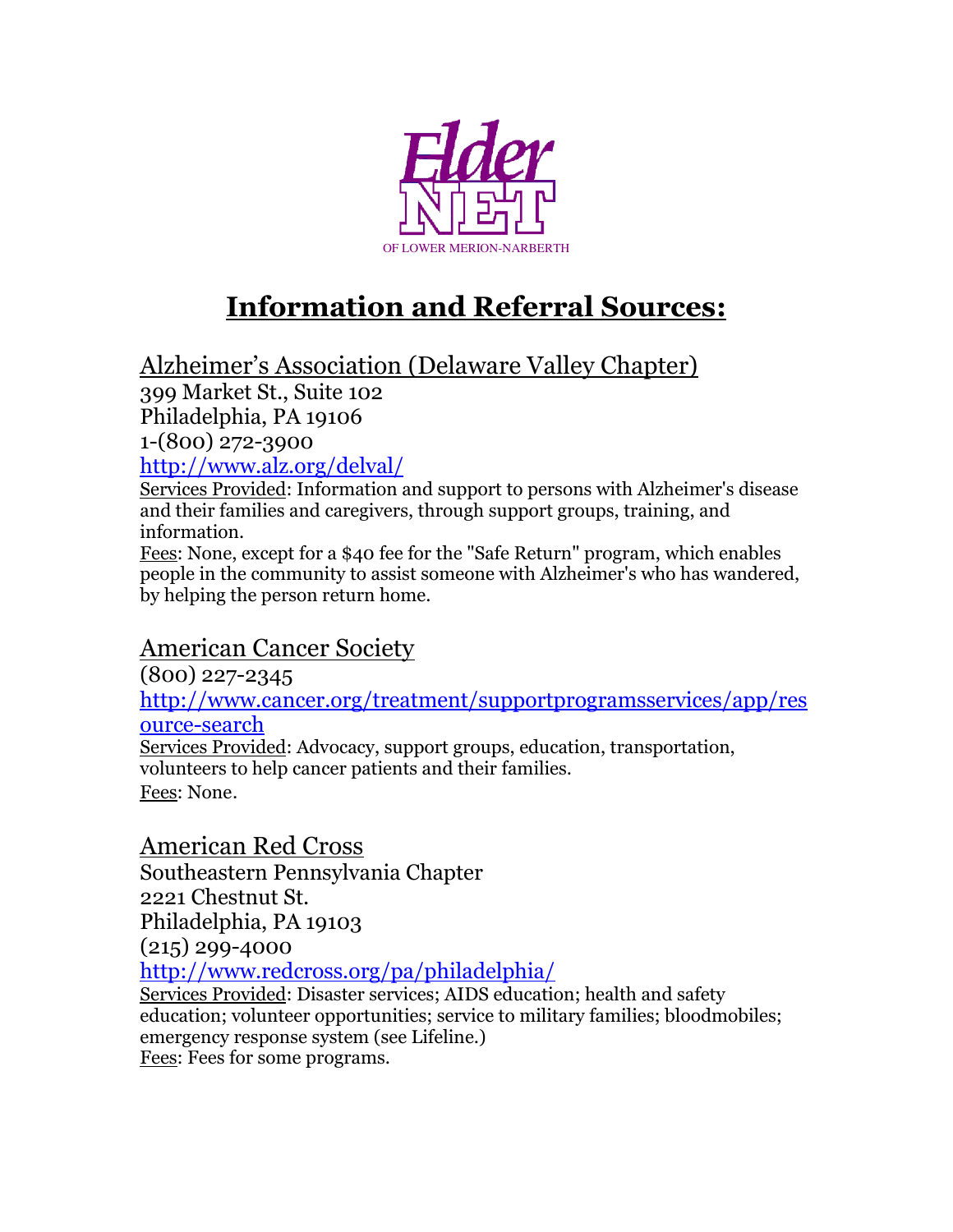### Associated Services for the Blind

919 Walnut St. Philadelphia, PA 19107 (215) 627-0600

<http://www.asb.org/>

Services Provided: Adapted technology center; Latino outreach; hands-on gardening; diabetes support group; vocational, educational assessment and planning; mobility instruction; information and referral; educational programs; radio information center for the blind; recorded periodicals; large print services. Eligibility: Must be visually impaired; income guidelines for some programs. Fees: Sliding scale fees.

## CARIE – Center for Advocacy for the Rights and Interests of the Elderly (CARIE)

1500 JFK Blvd., Suite 1500 Philadelphia, PA 19102 (215) 545-5728 / (800) 356-3606 <http://www.carie.org/>

Services Provided: Information, education, and advocacy intervention through CARIE LINE telephone service; Special assistance to elder abuse/crime victims; health and in-home care consumers in the community; and managed care/HMO consumers; Report health care fraud to authorities; Long Term Care Ombudsman Program handling complaints about nursing homes and personal care homes in North, South, West and Center City Philadelphia. Fees: None

### Central Montgomery County Mental Retardation Case Management Program

1100 Powell St.

Norristown, PA 19401

(610) 277-4600

<https://www.centralbh.org/seniorcare/>

Services Provided: Case management, adult day services, community employment, family support services, counseling for people with mental retardation.

Eligibility: Montgomery County residents who meet eligibility for MR services. Fees: No fee for case management; fees for some programs.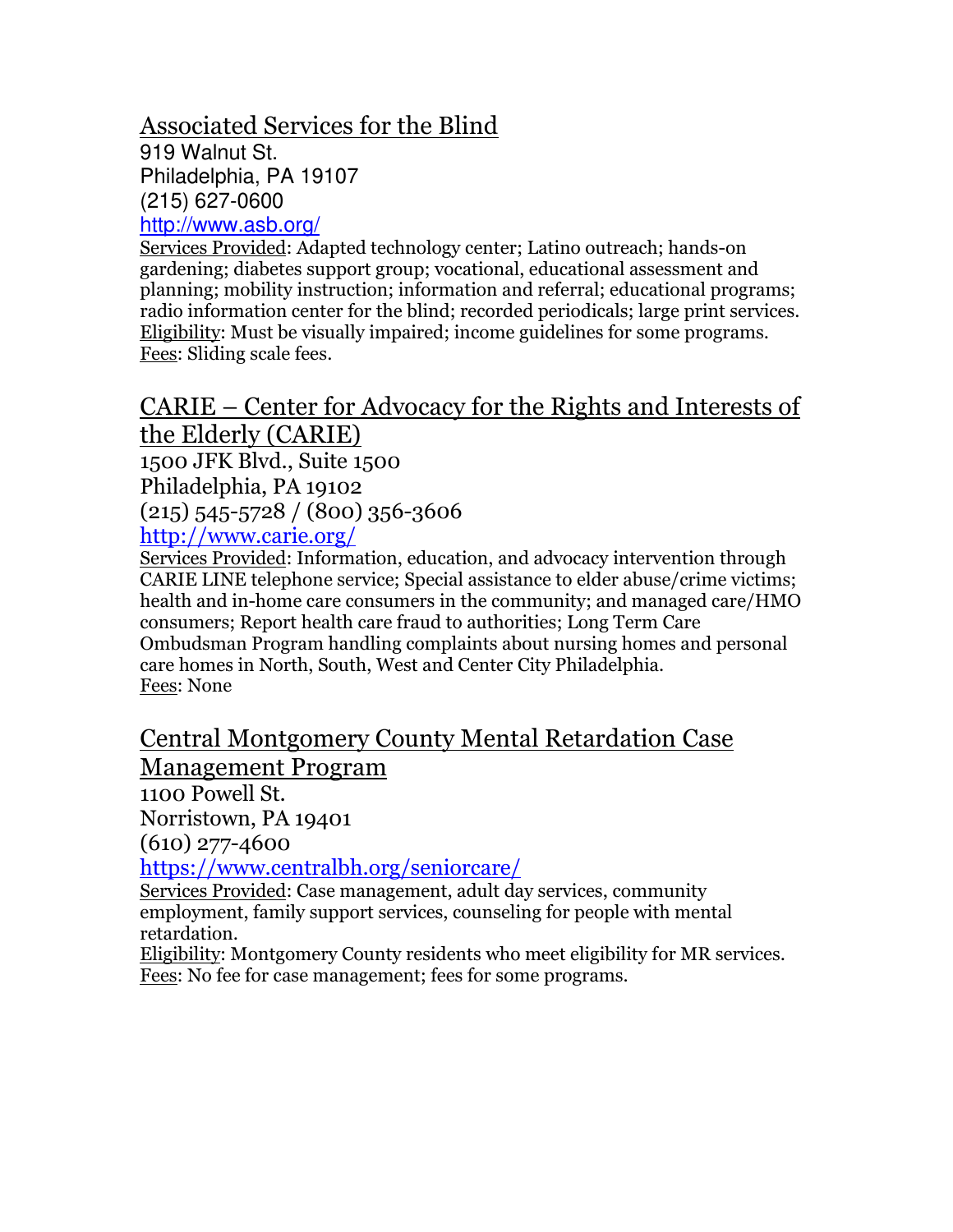# Community Action Development Commission, Montgomery

County (CADCOM)

113 East Main St.

Norristown, PA 19401  $(610)$  277-6363

<http://www.cadcom.org/>

Services Provided: Case management, energy assistance, weatherization, information and referral; Mortgage Assistance Program. Eligibility: Income guidelines; Montgomery County resident. Fees: None.

#### Hearing Discovery Center

1515 South Lansdowne Ave. Darby, PA 19023 (610) 237-6222 <http://www.scs-delco.org/about>

Services Provided: Assistive listening devices to be tried by individuals in their own homes; Counseling available for hearing impaired persons by volunteers who have also experienced hearing loss; No hearing aids. Fees: None.

#### Jewish Family and Children's Service of Greater Philadelphia 2100 Arch St., Suite 5

Philadelphia, PA 19103 (267) 256-2100 <http://www.jfcsphilly.org/>

Services Provided: Case management: Counseling; In-home care; Cleaning service; Information and referral. Eligibility: Age 65 or older and living in the greater Philadelphia area.

Fees: Yes; Sliding scale fees.

## Montgomery County Community Connections

1430 DeKalb St., 1st Floor Norristown, PA 19401 (610) 278-3522 <http://www.montcopa.org/communityconnections> Services Provided: Advocacy; Information and referrals. Eligibility: Available to all Montgomery County residents. Fees: Free.

## Physician Referral of Main Line Health